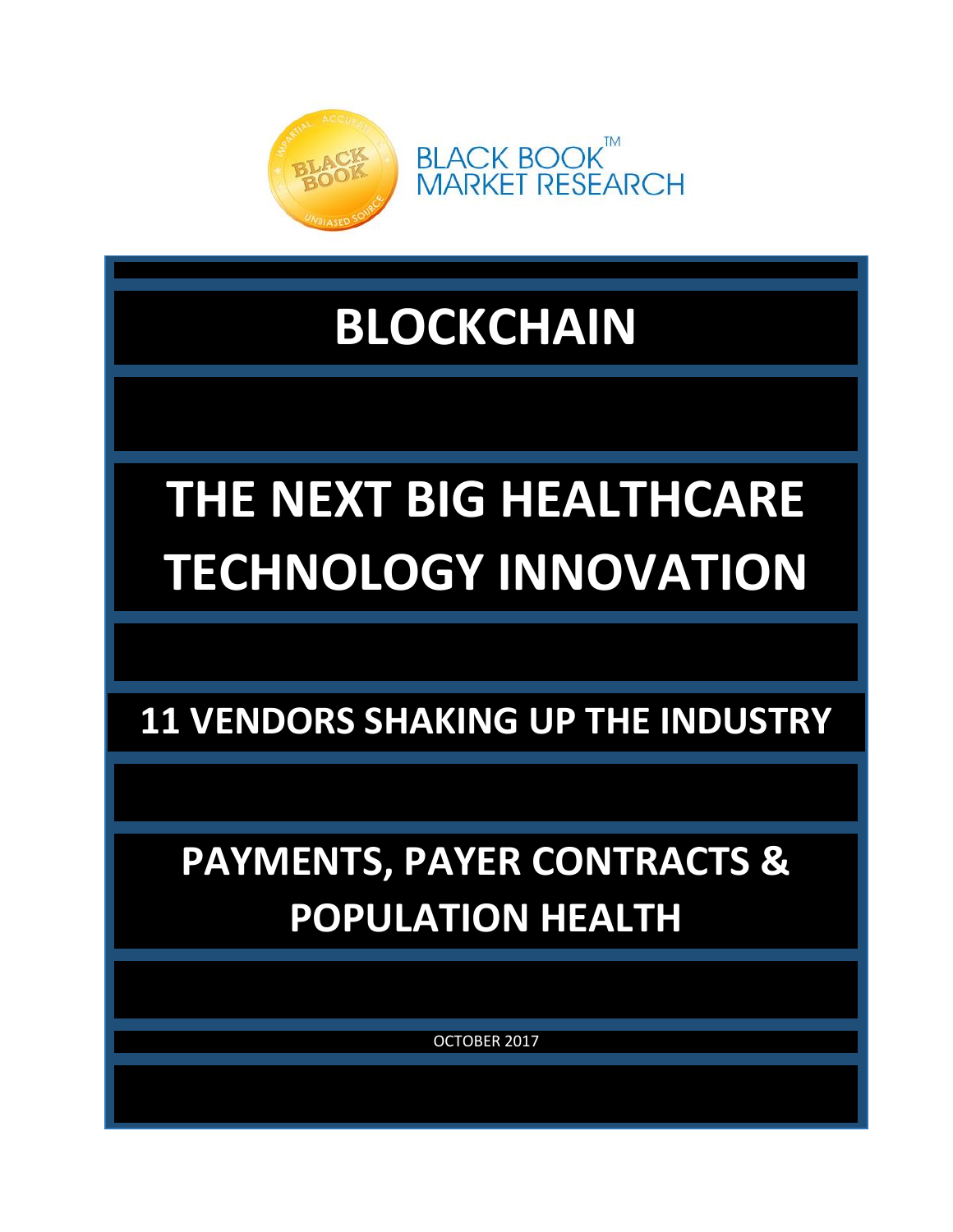

#### **Black Book Survey, Q3 2017 Healthcare Industry interest in Blockchain is heating up**

Black Book™ conducted a Q3 survey of 88 healthcare payers and 276 provider technology executives, managers and IT specialists to deliver a better comprehension of current and planned enterprise deployment of blockchain Solutions.

The survey also pursed to measure the level of organizational investment in healthcare blockchain technology and ascertain which companies are considered as having the strongest healthcare industry expertise and credentials. A blockchain is an open, continuous, and secure ledger stored online that can't be altered. Users can transactions on blockchain and share information among multiple stakeholders, recording transactions between parties efficiently and in a verifiable, permanent way.

#### **FINDINGS**

#### **An Understanding of Healthcare Blockchain has developed dramatically**

Black Book determined that 19 percent of responding hospital executives and 76 percent of payers were either considering deploying, or were in the process of implementing some blockchain solution sets.

This striking swell in blockchain awareness was marked by 29 percent of hospital leaders and 82 percent of health insurance executives having a working understanding of blockchain in Q3. Actual breaches and cyber security events have boosted CIO readiness significantly as compared to last year's survey. Executive blockchain education has shifted from *Blockchain 101* to selecting the appropriate healthcare blockchain technology protocols.

93 percent of managed care organization respondents and 70 percent of hospital respondents report respectively that blockchain shows soaring promise for healthcare interoperability.

90 percent of medical group managers and IT specialists agree that blockchain may resolve and expedite most concerns of connectivity, privacy and patient record sharing.

The most popular strategy circulating among health care technologists, and even ONC, is blockchain technology. A lack of technical standards for a still-immature technology is causing regulatory uncertainty while the industry anticipates explanations from federal rules at some point in 2018.

Interoperability enabled by blockchain has the capability to transfer relevant patient data from one provider to another no matter the location or the providers' particular EHR.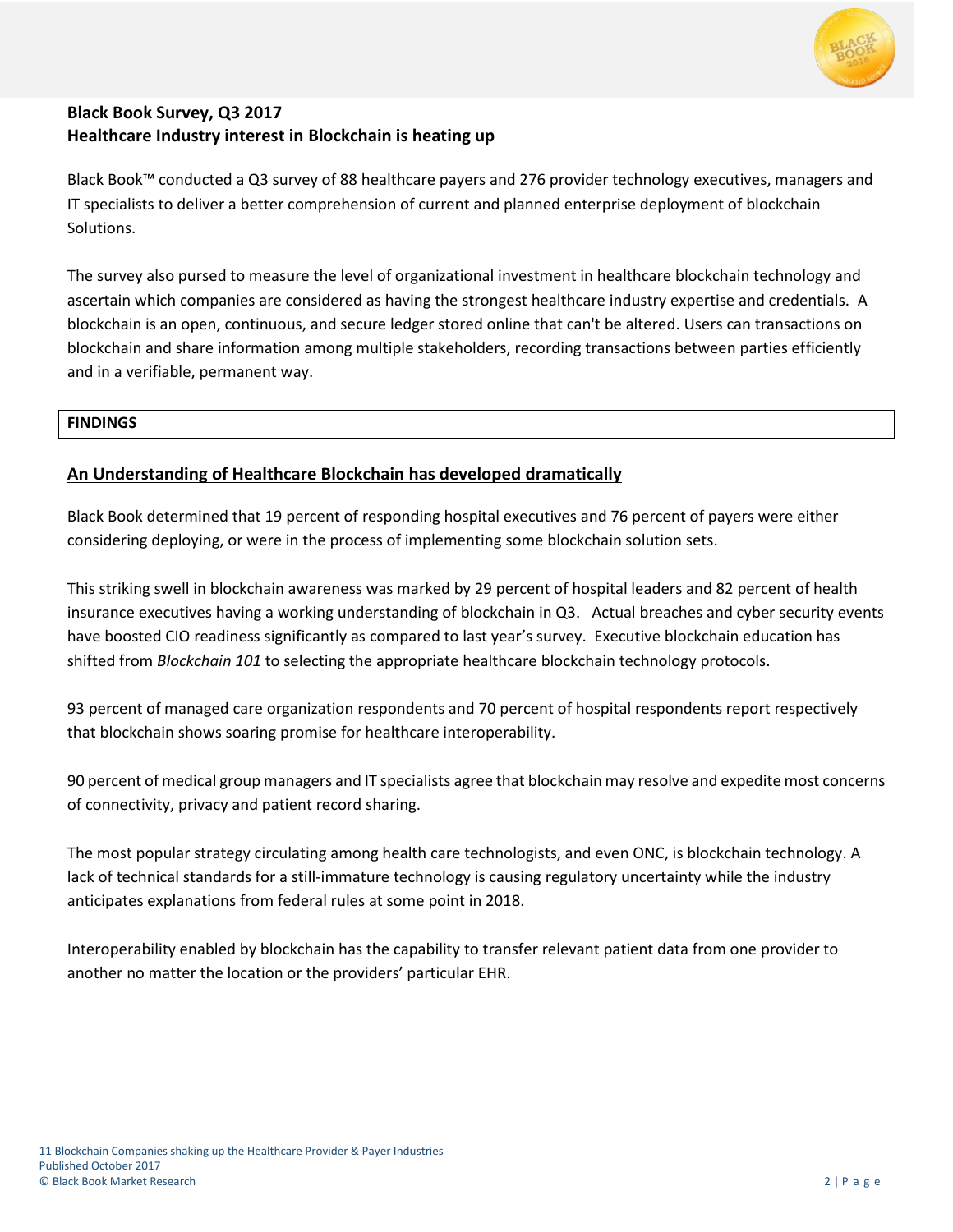

Other healthcare IT applications of interest include:



#### **Healthcare Blockchain Integrations to skyrocket in 2018**

Black Book found that 98 percent of survey-responding payers with plans of 500,000+ members are actively considering deploying or were in the process of deploying blockchain with 14 percent are involved in trial deployments in some form currently.

70 percent of all size payer organizations expected blockchain to be integrated into their systems by Q1 2019 but only 9 percent of provider health organizations and systems have firm plans to implement Blockchain by Q2 2018.

The undetermined cost of blockchain solutions causes 88 percent of provider leadership respondents from committing to a time frame or anticipated deadline for deploying the technology.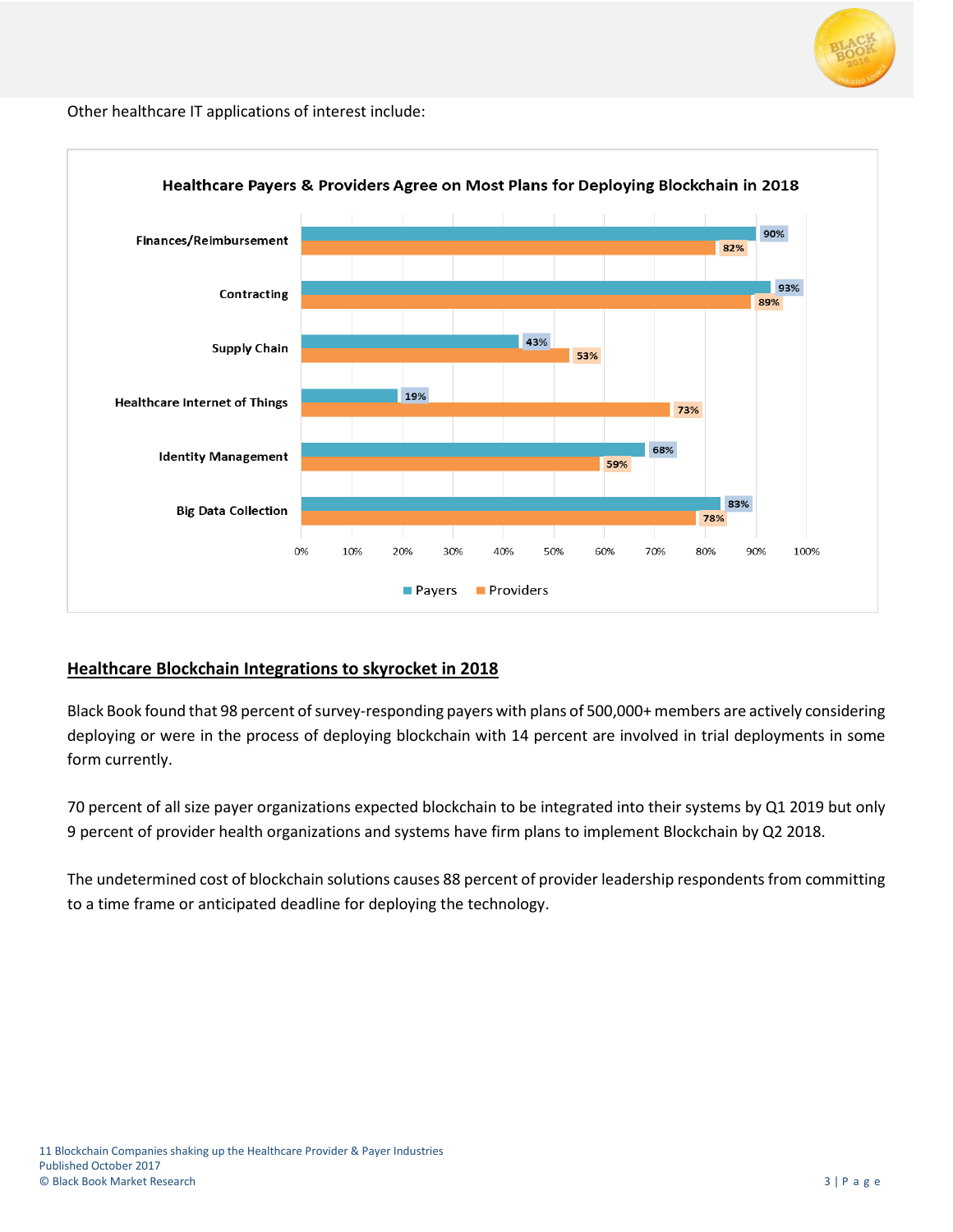

#### **Eleven vendors boast the strongest healthcare credentials**

Based on research and recommendation of both providers and payers considering blockchain initiatives in 2018, Black Book respondents who were either deploying, or considering implementing blockchain, we instructed to rank providers based on their impressions of presentations and offerings to date.

The vendors named in the survey suggest that increased awareness of Blockchain's capabilities leads to a greater understanding of the scale of potential hurdles in healthcare organizations specifically. These vendors received positive product and services perception scores above 9.00 on the Black Book scale of 1.00 to 10.00

| <b>Vendor Name</b>       | <b>Profile Page</b> |
|--------------------------|---------------------|
| <b>Blockchain Health</b> | 4                   |
| <b>Blog</b>              | 5                   |
| <b>Burst IQ</b>          | 6                   |
| <b>Gem Health</b>        | 7                   |
| Guardtime                | 8                   |
| <b>Hashed Health</b>     | 9                   |
| <b>HealthCombix</b>      | 10                  |
| <b>IBM Blockchain</b>    | 11                  |
| Pokitdok                 | 12                  |
| <b>Tierion</b>           | 13                  |
| YouBase                  | 14                  |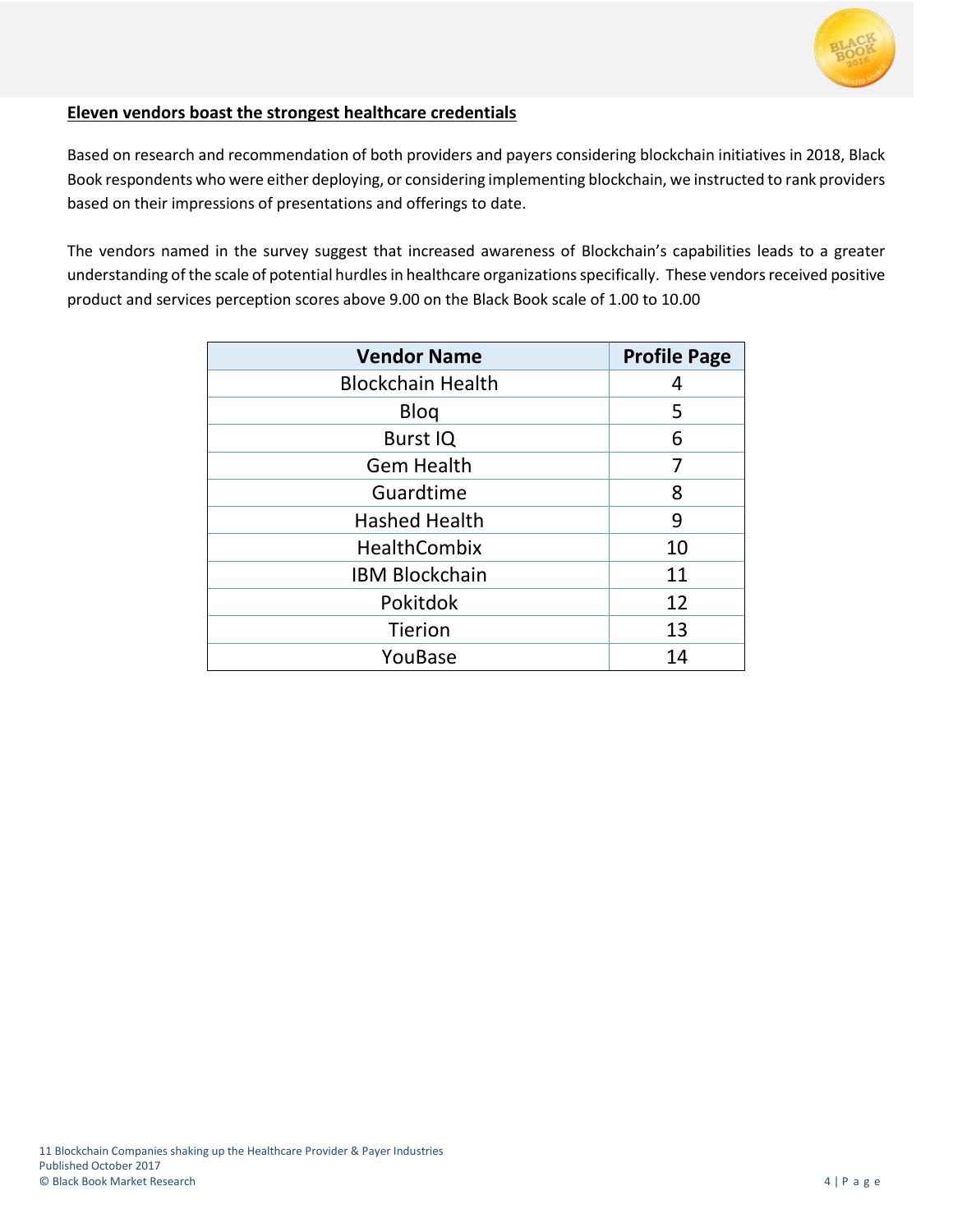

## BlockchainHealth

| <b>Blockchain Health</b>    |                                                                                                                                                                                                                                                                                                                                                                                                                                                                                                                                                                                                                                                                                                                                                                                                                                                                                                                                                                                        |
|-----------------------------|----------------------------------------------------------------------------------------------------------------------------------------------------------------------------------------------------------------------------------------------------------------------------------------------------------------------------------------------------------------------------------------------------------------------------------------------------------------------------------------------------------------------------------------------------------------------------------------------------------------------------------------------------------------------------------------------------------------------------------------------------------------------------------------------------------------------------------------------------------------------------------------------------------------------------------------------------------------------------------------|
| Headquarters                | San Francisco, California, USA                                                                                                                                                                                                                                                                                                                                                                                                                                                                                                                                                                                                                                                                                                                                                                                                                                                                                                                                                         |
| Founded                     | 2016                                                                                                                                                                                                                                                                                                                                                                                                                                                                                                                                                                                                                                                                                                                                                                                                                                                                                                                                                                                   |
| Website                     | www.Blockchainhealth.co                                                                                                                                                                                                                                                                                                                                                                                                                                                                                                                                                                                                                                                                                                                                                                                                                                                                                                                                                                |
| <b>Healthcare Expertise</b> | Blockchain<br>$\bullet$                                                                                                                                                                                                                                                                                                                                                                                                                                                                                                                                                                                                                                                                                                                                                                                                                                                                                                                                                                |
| Offerings                   | <b>Advanced Auditing</b><br><b>Blockchain for Health App Developers</b>                                                                                                                                                                                                                                                                                                                                                                                                                                                                                                                                                                                                                                                                                                                                                                                                                                                                                                                |
| Description                 | Blockchain Health is a software company that provides healthcare organizations with<br>HIPAA-compliant Blockchain solutions. Users can share health data with researchers using<br>the integrated platform, which creates a tamperproof chain of information custody. It<br>features:<br>Public Key Infrastructure:<br>$\bullet$<br>Certificate Authorities register certificates publicly<br>All past history is permanently recorded<br>Certificates are easy to register and cost effective<br><b>Notary Services:</b><br>٠<br>Publicly register any fact<br>Easy to tie identity services<br>History unchangeable<br>Central registry of facts<br>Chain of Custody:<br>Strong identity + permanent notary = tamperproof<br>Chain of Custody<br>HIPAA audits are now a matter of reconciliation<br>Improving Clinical Trials with Blockchain Technology<br>٠<br>Harnessing the immutability of the Bit coin Blockchain and the Device Identity<br>٠<br>Model to improve Health Care |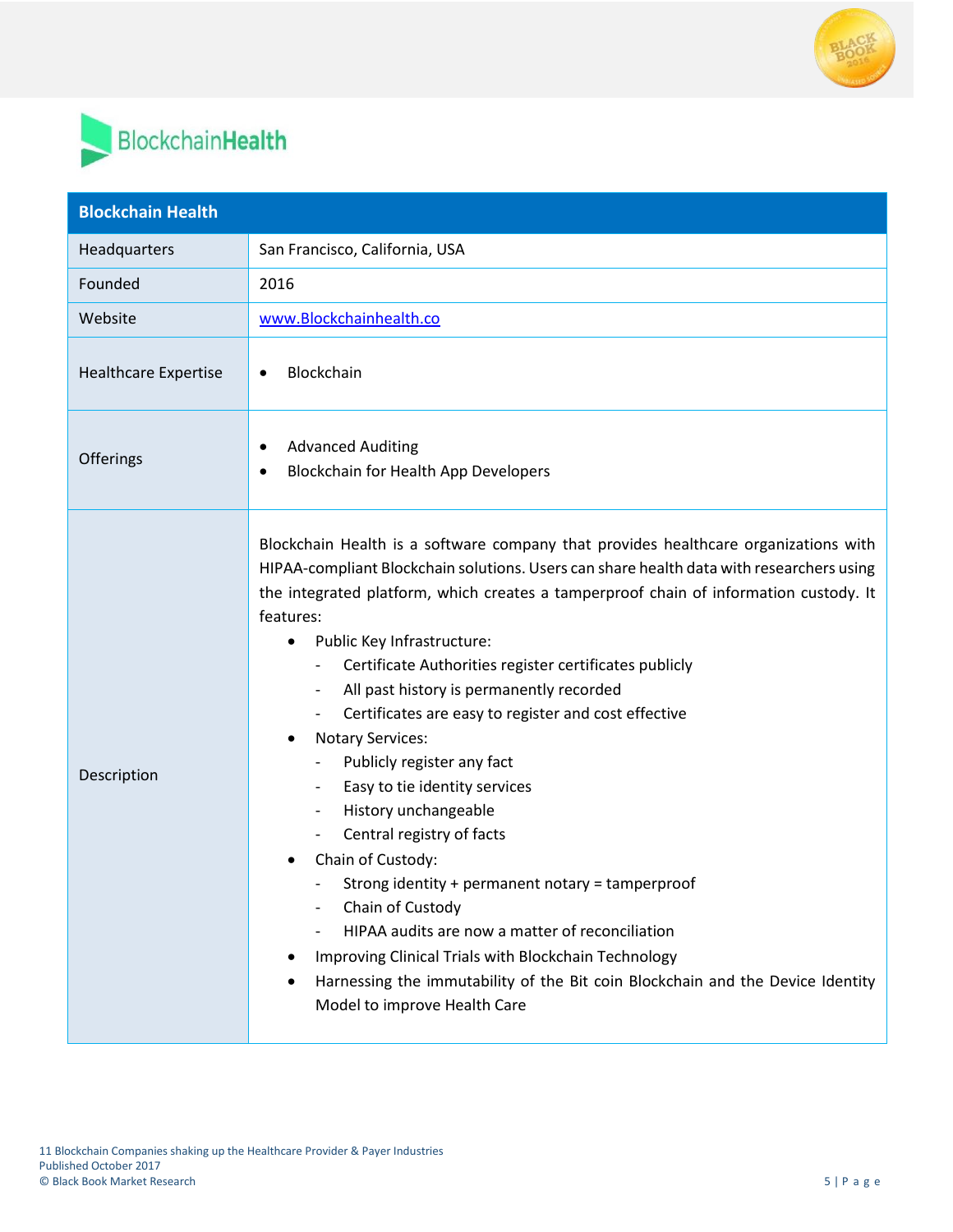

# bloq

| <b>Bloq</b>                 |                                                                                                                                                                                                                                                                                                                                                                                                                                                                                                                                                                                                                                                                                                        |
|-----------------------------|--------------------------------------------------------------------------------------------------------------------------------------------------------------------------------------------------------------------------------------------------------------------------------------------------------------------------------------------------------------------------------------------------------------------------------------------------------------------------------------------------------------------------------------------------------------------------------------------------------------------------------------------------------------------------------------------------------|
| Headquarters                | 20 West Kinzie, 17th Floor. Chicago IL 60654, USA                                                                                                                                                                                                                                                                                                                                                                                                                                                                                                                                                                                                                                                      |
| Founded                     | 2015                                                                                                                                                                                                                                                                                                                                                                                                                                                                                                                                                                                                                                                                                                   |
| Website                     | www.blog.com                                                                                                                                                                                                                                                                                                                                                                                                                                                                                                                                                                                                                                                                                           |
| <b>Healthcare Expertise</b> | Enterprise<br>Blockchain                                                                                                                                                                                                                                                                                                                                                                                                                                                                                                                                                                                                                                                                               |
| Offerings                   | Blog Enterprise: Blog Enterprise, has five key offerings that enable users to create,<br>test, update, customize and analyze their own public, private and permissioned<br><b>Blockchains</b><br>Blog Think: Consulting service, BlogThink, complements Blog Enterprise with<br>$\bullet$<br>strategic architecting, design, development and education<br>Bloq Labs: A Blockchain technology research and testing center formed to work with<br>$\bullet$<br>and foster innovation between global businesses and the open source community                                                                                                                                                             |
| Description                 | Blog delivers an enterprise grade Blockchain experience based on our core values of open<br>source, decentralization and reliability. Bloq features itself as and in:<br>Open Source: Blog maintains a deep open source ethos, built from decades of open<br>source experience<br>Decentralized: Bloq delivers enterprise grade layers of key software infrastructure to<br>$\bullet$<br>power Blockchain applications<br>Enterprise Class: Bloq provides essential Blockchain scaffolding that is productized,<br>hardened, tested and documented<br>Interoperable: Bloq strives to lower the cost and operational barriers for companies<br>to build and innovate with Blockchain-enabled technology |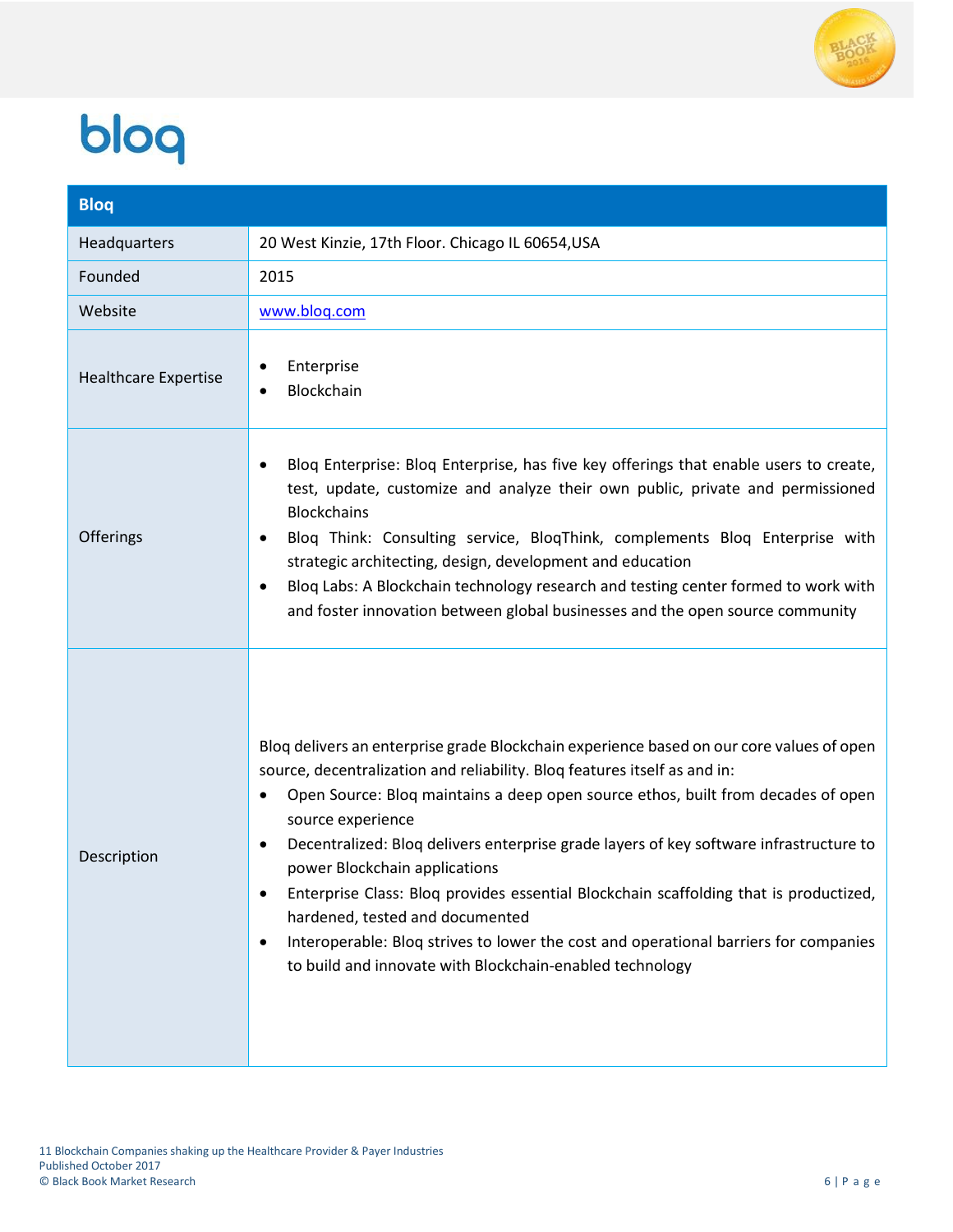



| <b>BurstIQ</b>              |                                                                                                                                                                                                                                                                                                                                                                                                                                                                                                                                                                                                                                                                                                                                                                                                                                                                                                                                                                                                                                                                                                                                                                                                                                                                                                                                                                                                                           |
|-----------------------------|---------------------------------------------------------------------------------------------------------------------------------------------------------------------------------------------------------------------------------------------------------------------------------------------------------------------------------------------------------------------------------------------------------------------------------------------------------------------------------------------------------------------------------------------------------------------------------------------------------------------------------------------------------------------------------------------------------------------------------------------------------------------------------------------------------------------------------------------------------------------------------------------------------------------------------------------------------------------------------------------------------------------------------------------------------------------------------------------------------------------------------------------------------------------------------------------------------------------------------------------------------------------------------------------------------------------------------------------------------------------------------------------------------------------------|
| Headquarters                | Denver, Colorado, USA                                                                                                                                                                                                                                                                                                                                                                                                                                                                                                                                                                                                                                                                                                                                                                                                                                                                                                                                                                                                                                                                                                                                                                                                                                                                                                                                                                                                     |
| Founded                     | 2015                                                                                                                                                                                                                                                                                                                                                                                                                                                                                                                                                                                                                                                                                                                                                                                                                                                                                                                                                                                                                                                                                                                                                                                                                                                                                                                                                                                                                      |
| Website                     | www.burstig.com                                                                                                                                                                                                                                                                                                                                                                                                                                                                                                                                                                                                                                                                                                                                                                                                                                                                                                                                                                                                                                                                                                                                                                                                                                                                                                                                                                                                           |
| <b>Healthcare Expertise</b> | Blockchain                                                                                                                                                                                                                                                                                                                                                                                                                                                                                                                                                                                                                                                                                                                                                                                                                                                                                                                                                                                                                                                                                                                                                                                                                                                                                                                                                                                                                |
| Offerings                   | <b>Cloud Enablement</b><br>$\bullet$<br><b>Cyber Security</b><br>$\bullet$<br><b>Agile Transformation</b><br>$\bullet$<br>Digital Health<br>$\bullet$<br>Blockchain & Digital Currency<br>$\bullet$<br>Data-driven Research<br>$\bullet$<br>Healthcare<br>$\bullet$<br>Machine Intelligence, Deep Learning & Artificial Intelligence<br>٠                                                                                                                                                                                                                                                                                                                                                                                                                                                                                                                                                                                                                                                                                                                                                                                                                                                                                                                                                                                                                                                                                 |
| Description                 | BurstIQ's platform and ecosystem will enable a coming transformation in the healthcare<br>space. Data is becoming increasingly critical to clinical, operational, and individual<br>decision-making, and interest in products and partnerships that leverage data is<br>exploding. However, health data is largely soloed, inaccessible, non-standardized across<br>systems, and difficult to understand, use and share.<br>BurstIQ's proprietary platform addresses all of these challenges. The platform combines<br>Blockchain technology with Big Data capabilities, advanced security protocols, and<br>machine intelligence to allow complex data sets to be managed, parsed, shared and<br>mined while maintaining strict security standards and HIPAA compliance. Health data<br>from disparate sources is combined to create individual LifeGraphs(TM) within the<br>platform. LifeGraphs then form the basis for the HealthWallet(TM), from which people<br>can share, sell, license, loan, or donate their data. We believe that within the next five<br>years, data will become the currency that drives the healthcare industry, and Burstein will<br>drive the marketplace.<br>The bursitis ecosystem enables individuals, businesses and researchers to actively engage<br>with each other to buy, sell, partner and collaborate, all while maintaining the security<br>and privacy of each person's data. |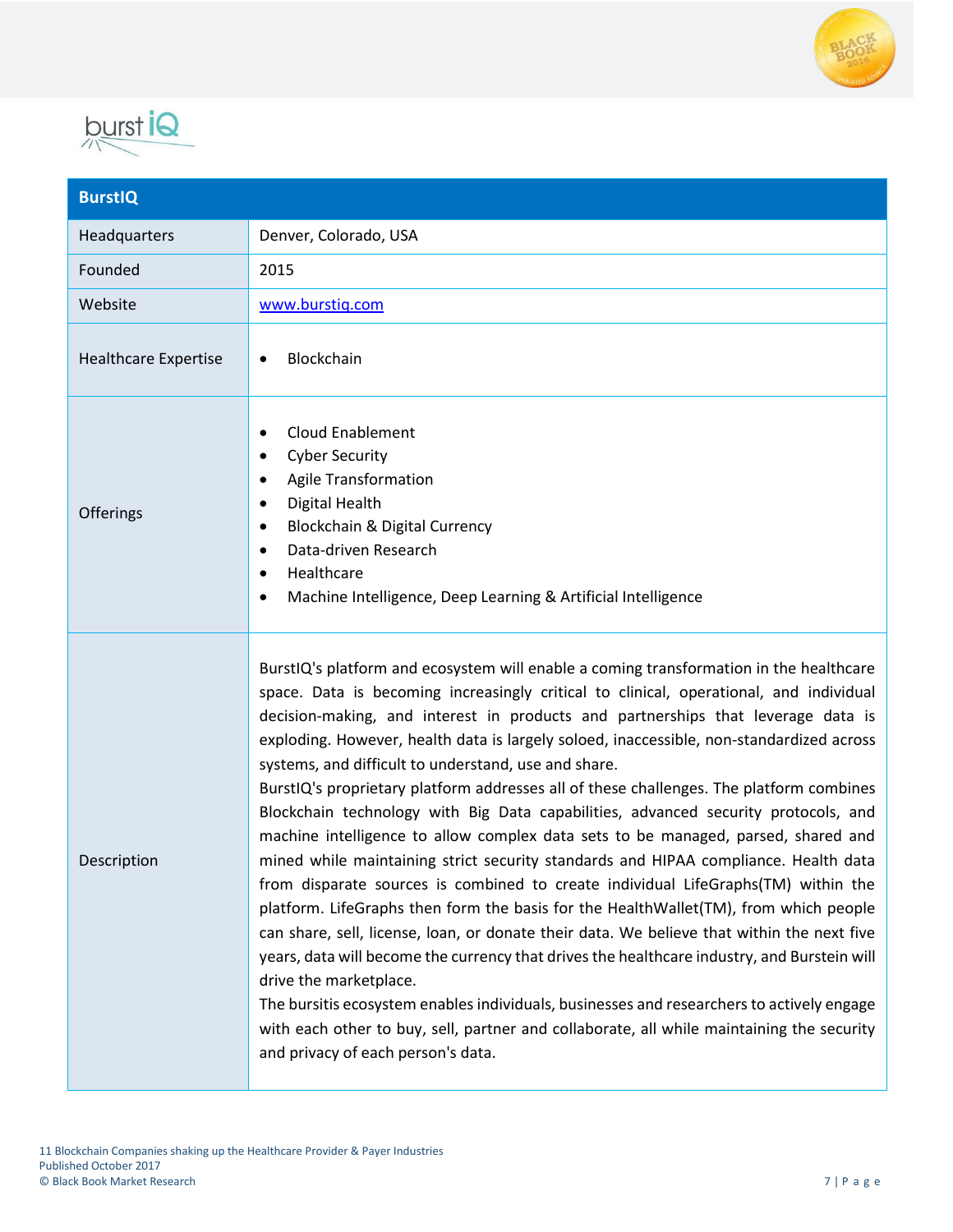



| <b>Gem Health</b>           |                                                                                                                                                                                                                                                                                                                                                                                                                                                                                                                                                                                                                                                                                                                                                                                                                                                                                                                                                                                                                                                                                                                                                                               |
|-----------------------------|-------------------------------------------------------------------------------------------------------------------------------------------------------------------------------------------------------------------------------------------------------------------------------------------------------------------------------------------------------------------------------------------------------------------------------------------------------------------------------------------------------------------------------------------------------------------------------------------------------------------------------------------------------------------------------------------------------------------------------------------------------------------------------------------------------------------------------------------------------------------------------------------------------------------------------------------------------------------------------------------------------------------------------------------------------------------------------------------------------------------------------------------------------------------------------|
| Headquarters                | Venice, California USA                                                                                                                                                                                                                                                                                                                                                                                                                                                                                                                                                                                                                                                                                                                                                                                                                                                                                                                                                                                                                                                                                                                                                        |
| Founded                     | 2016                                                                                                                                                                                                                                                                                                                                                                                                                                                                                                                                                                                                                                                                                                                                                                                                                                                                                                                                                                                                                                                                                                                                                                          |
| Website                     | www.gem.co                                                                                                                                                                                                                                                                                                                                                                                                                                                                                                                                                                                                                                                                                                                                                                                                                                                                                                                                                                                                                                                                                                                                                                    |
| <b>Healthcare Expertise</b> | Blockchain<br>Revenue Cycle Management                                                                                                                                                                                                                                                                                                                                                                                                                                                                                                                                                                                                                                                                                                                                                                                                                                                                                                                                                                                                                                                                                                                                        |
| Offerings                   | GemNetwork<br>GemData<br>Gemeda<br>Geologic<br>XenApps<br>Gismos<br>Gem is an enterprise blockchain company. The gems enterprise platform for healthcare<br>allows all stakeholders secure access to shareable data with the right permissions. The<br>platform is following HIPAA, streamlining communication along the continuum of care.<br>Gem entered into a partnership with Philips in 2016 to explore how blockchain can<br>support the patient-centered approach to care. Los Angeles-based startup Gem has<br>developed the first blockchain product for health claims management, which is being<br>demonstrated at Consensus 2017, the main industry meet-up. The Gem health claims<br>solution takes aim at three of the toughest issues confronting the healthcare industry,<br>said a release. The first is the lack of real-time transparency into health claims<br>transactions involving providers and payers; then there is the amount of time it takes for<br>providers to get paid for their service. Thirdly is the slow rate of provider reimbursements<br>because of the time it takes to generate and deliver the patient's Explanation of Benefits. |
| Description                 | Connect to any Blockchain Network: Create flexible applications that can adapt to<br>different protocols, like Ethereum, Hyperedge and more. Run blockchain nodes of varying<br>sizes and functionality to fit your needs, as a validator or read-only participant.<br>Additionally, you can connect to one or many protocols. Create proofs-of-existence with<br>verifiable integrity without surrendering custody of sensitive information.                                                                                                                                                                                                                                                                                                                                                                                                                                                                                                                                                                                                                                                                                                                                 |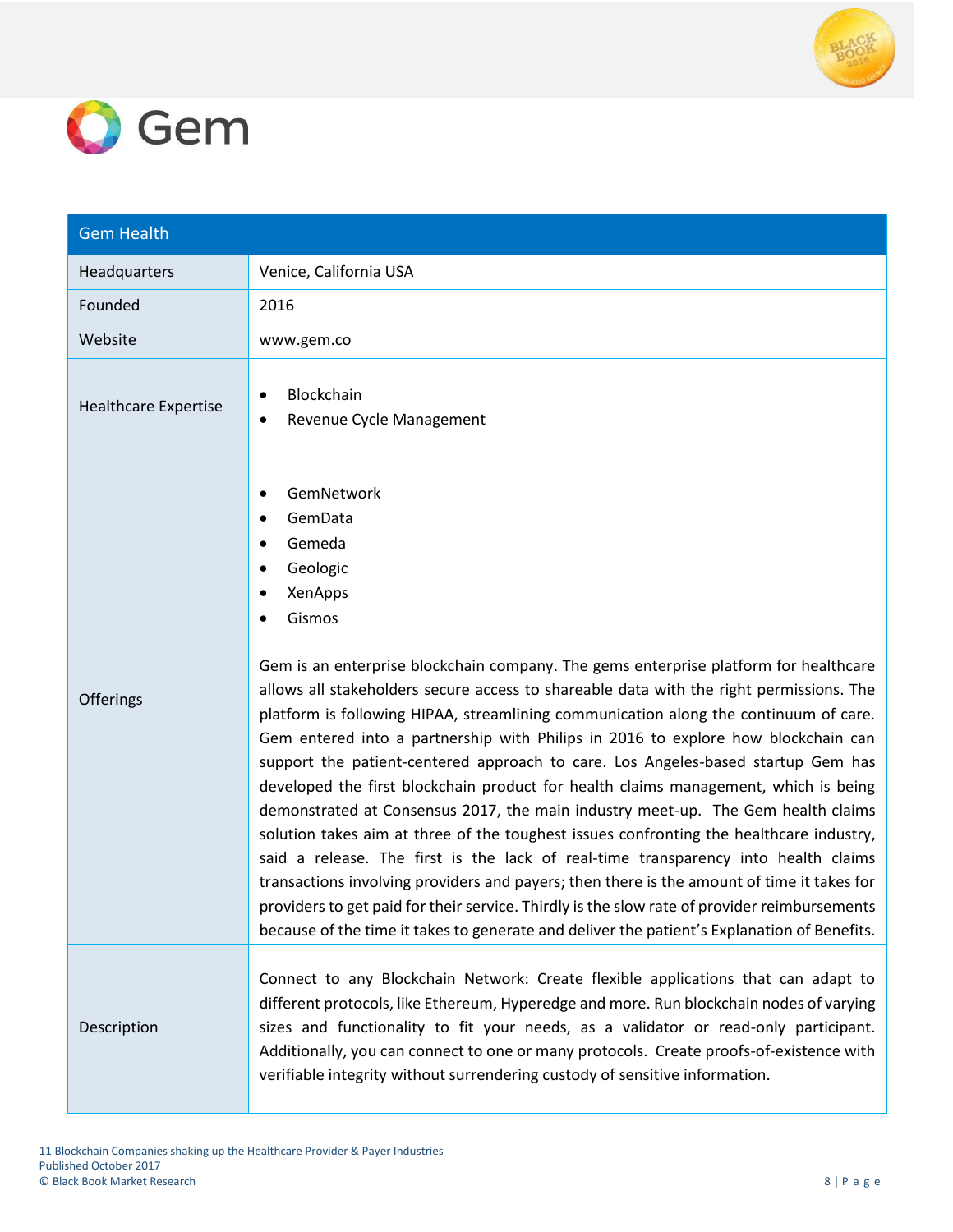

### guardtime  $\mathbf{S}_{\circ}$

| <b>Guardtime</b>            |                                                                                                                                                                                                                                                                                                                                                                                                                                                                                                                                                                                                                                                                                                                                                                                                                                                                                                                 |
|-----------------------------|-----------------------------------------------------------------------------------------------------------------------------------------------------------------------------------------------------------------------------------------------------------------------------------------------------------------------------------------------------------------------------------------------------------------------------------------------------------------------------------------------------------------------------------------------------------------------------------------------------------------------------------------------------------------------------------------------------------------------------------------------------------------------------------------------------------------------------------------------------------------------------------------------------------------|
| Headquarters                | A. H. Tammsaare tee 60, Tallinn, 11316, Estonia                                                                                                                                                                                                                                                                                                                                                                                                                                                                                                                                                                                                                                                                                                                                                                                                                                                                 |
| Founded                     | 2007                                                                                                                                                                                                                                                                                                                                                                                                                                                                                                                                                                                                                                                                                                                                                                                                                                                                                                            |
| Website                     | www.guardtime.com                                                                                                                                                                                                                                                                                                                                                                                                                                                                                                                                                                                                                                                                                                                                                                                                                                                                                               |
| <b>Healthcare Expertise</b> | Blockchain<br>$\bullet$                                                                                                                                                                                                                                                                                                                                                                                                                                                                                                                                                                                                                                                                                                                                                                                                                                                                                         |
| Offerings                   | <b>Advertising Attribution</b><br>٠<br><b>Cloud Assurance</b><br>$\bullet$<br>Cloud Radio Area Networks<br>٠<br><b>Connected Vehicle</b><br>٠<br><b>Critical Infrastructure Protection</b><br>٠<br>Data Breach Management<br>$\bullet$<br>Defense & Aerospace<br>$\bullet$<br>e-Government<br>٠<br><b>Enterprise Security</b><br>٠<br><b>Insider Threat Mitigation</b><br>٠<br>Insurance<br>٠<br>Internet of Things (IoT)<br>$\bullet$<br>Object Store WORM<br>$\bullet$<br><b>Supply Chains</b><br>$\bullet$<br>Telecommunications                                                                                                                                                                                                                                                                                                                                                                             |
| Description                 | Guardtime is the world's largest Blockchain platform company by revenue, headcount<br>and actual customer deployments. A team of over 150 cryptographers, developer and<br>security architects, with decades of experience defending networks from nation-state<br>attack. As a Blockchain platform company we look for partners who have the necessary<br>domain expertise to help define customer problems. Guardtime's platform is designed<br>for data and systems security at the industrial level. The company partnered with the<br>Estonian eHealth Foundation in February 2016 to accelerate the adoption of blockchain-<br>based transparency and auditable lifecycle management for patient records. The<br>partnership integrated KSI blockchain with existing Oracle databases for increased<br>security, transparency, auditability and governance for electronic systems and patient<br>records. |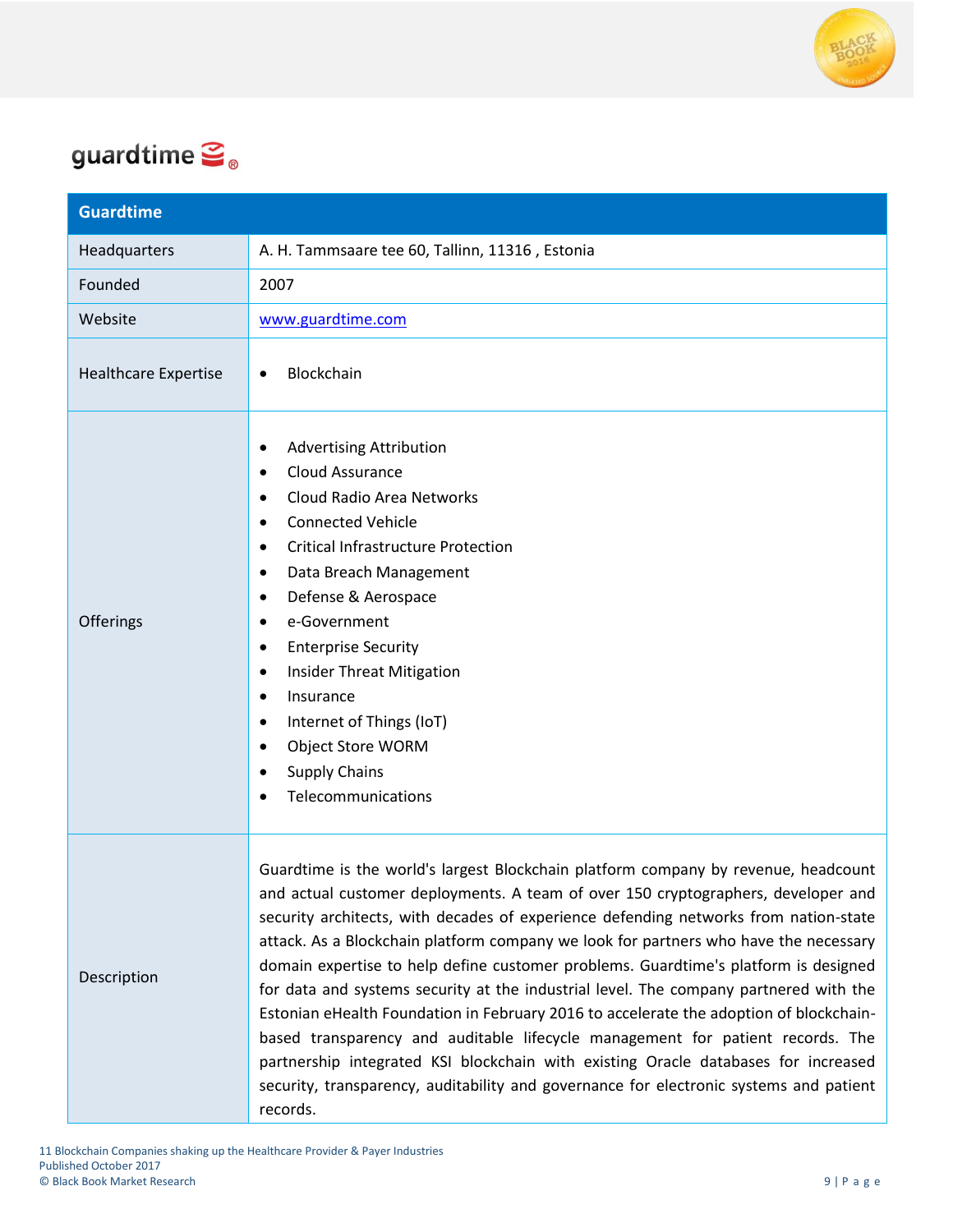



| <b>Hashed Health</b>        |                                                                                                                                                                                                                                                                                                                                                                                                                                                                                                                                                                                                                                                                                                                                                                                                                                                                                                                                                                                                                                                                                                                                                                    |
|-----------------------------|--------------------------------------------------------------------------------------------------------------------------------------------------------------------------------------------------------------------------------------------------------------------------------------------------------------------------------------------------------------------------------------------------------------------------------------------------------------------------------------------------------------------------------------------------------------------------------------------------------------------------------------------------------------------------------------------------------------------------------------------------------------------------------------------------------------------------------------------------------------------------------------------------------------------------------------------------------------------------------------------------------------------------------------------------------------------------------------------------------------------------------------------------------------------|
| Headquarters                | Nashville, TN, USA                                                                                                                                                                                                                                                                                                                                                                                                                                                                                                                                                                                                                                                                                                                                                                                                                                                                                                                                                                                                                                                                                                                                                 |
| Founded                     | 2016                                                                                                                                                                                                                                                                                                                                                                                                                                                                                                                                                                                                                                                                                                                                                                                                                                                                                                                                                                                                                                                                                                                                                               |
| Website                     | www.hashedhealth.com                                                                                                                                                                                                                                                                                                                                                                                                                                                                                                                                                                                                                                                                                                                                                                                                                                                                                                                                                                                                                                                                                                                                               |
| <b>Healthcare Expertise</b> | Blockchain<br>$\bullet$<br>Distributed Ledger<br>Healthcare<br>$\bullet$<br><b>Smart Contracts</b>                                                                                                                                                                                                                                                                                                                                                                                                                                                                                                                                                                                                                                                                                                                                                                                                                                                                                                                                                                                                                                                                 |
| Offerings                   | Security<br>Payments<br>Interoperability<br>Revenue Cycle<br>$\bullet$<br><b>Claims Processing</b><br>$\bullet$<br>Supply Chain<br><b>Related Contractual Matters</b>                                                                                                                                                                                                                                                                                                                                                                                                                                                                                                                                                                                                                                                                                                                                                                                                                                                                                                                                                                                              |
| Description                 | Hashed Health is leading a consortium of healthcare companies focused on accelerating<br>meaningful innovation using Blockchain and distributed ledger technologies. To empower<br>its consortium members, Hashed Health provides value-added services such as product<br>management, product development, regulatory guidance, and technology support<br>services for Blockchain solutions and Blockchain networks. Based in Nashville, TN, Hashed<br>Health's healthcare experts focus on making sure the business problem drives the<br>appropriate technical solution. We help members launch new industry level solutions<br>more effectively and at lower cost. We also provide exposure to existing networks who<br>are actively exploring, piloting, or using existing solutions. For most healthcare<br>organizations, Hashed Health is a collaborative healthcare innovation firm dedicated to<br>blockchain and distributed ledger technologies. In July 2017, independent healthcare IT<br>company Change Healthcare joined Hashed Health's consortium to help advance<br>blockchain innovation and distributed transactional protocols in healthcare. |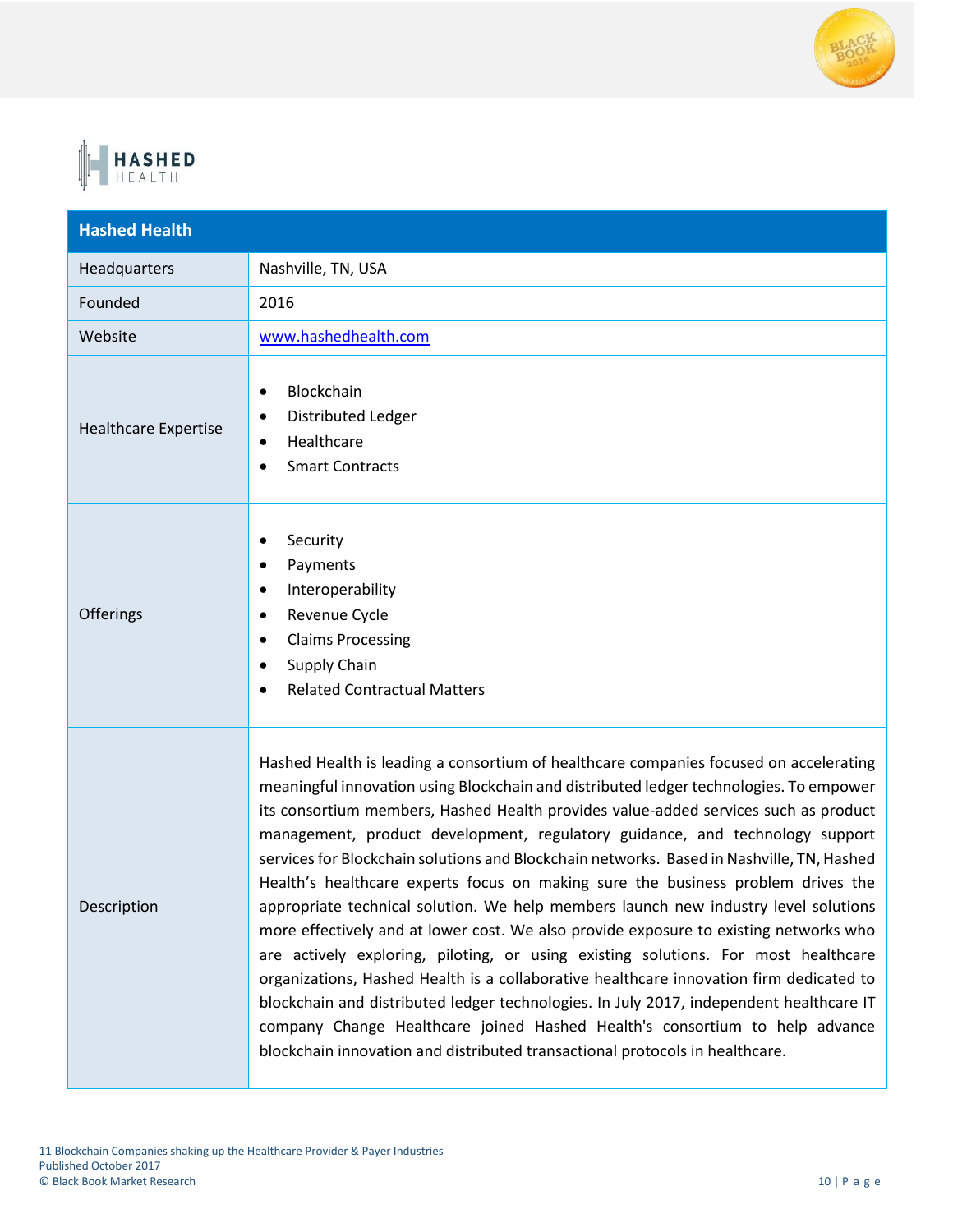

#### **HEALTHCOMBIX**

| <b>HealthCombix</b>         |                                                                                                                                                                                                                                                                                                                                                                                                                                                                                                                                                                                                                                                                                                                                            |
|-----------------------------|--------------------------------------------------------------------------------------------------------------------------------------------------------------------------------------------------------------------------------------------------------------------------------------------------------------------------------------------------------------------------------------------------------------------------------------------------------------------------------------------------------------------------------------------------------------------------------------------------------------------------------------------------------------------------------------------------------------------------------------------|
| Headquarters                | Nashville, Tennessee USA                                                                                                                                                                                                                                                                                                                                                                                                                                                                                                                                                                                                                                                                                                                   |
| Founded                     | 2016                                                                                                                                                                                                                                                                                                                                                                                                                                                                                                                                                                                                                                                                                                                                       |
| Website                     | www.healthcombix.com                                                                                                                                                                                                                                                                                                                                                                                                                                                                                                                                                                                                                                                                                                                       |
| <b>Healthcare Expertise</b> | Global Decentralized Healthcare Ecosystem Platform Network<br>$\bullet$<br>Disintermediates all healthcare middlemen<br>$\bullet$<br>Tamper proof & collusion resistant Only the right participants (patients,<br>$\bullet$<br>providers/hospitals/suppliers and risk management advisors)\<br>Everything is P2P and real time                                                                                                                                                                                                                                                                                                                                                                                                             |
| Offerings                   | Healthcombix combines privacy-preserving human data asset management, disease<br>prediction markets, and the power of open, decentralized payment networks to build<br>future healthcare ecosystems, DAOs, & cooperatives.<br>HealthCombix's platform is a token-based healthcare payment and risk management<br>network enabling payments, data asset monetization and risk adjustment. The<br>platform preserves digital privacy while allowing for interoperable data exchange,<br>giving patients and providers control over the data. The company believes blockchain<br>technology will allow consumers to control the brokerage of their data for research,<br>precision health, clinical trials, payment and disease intervention. |
| Description                 | Data interoperability remains a major problem in the United States and around the globe<br>hampered by technical complexities, market forces, and jurisdictional regulatory<br>differences and complexities. Open protocols have the potential to remove or<br>significantly diminish these complexities. Closed, private blockchain, or shared<br>infrastructure solutions have the potential to create incremental/evolutionary industry-<br>level efficiency gains, not disruption.                                                                                                                                                                                                                                                     |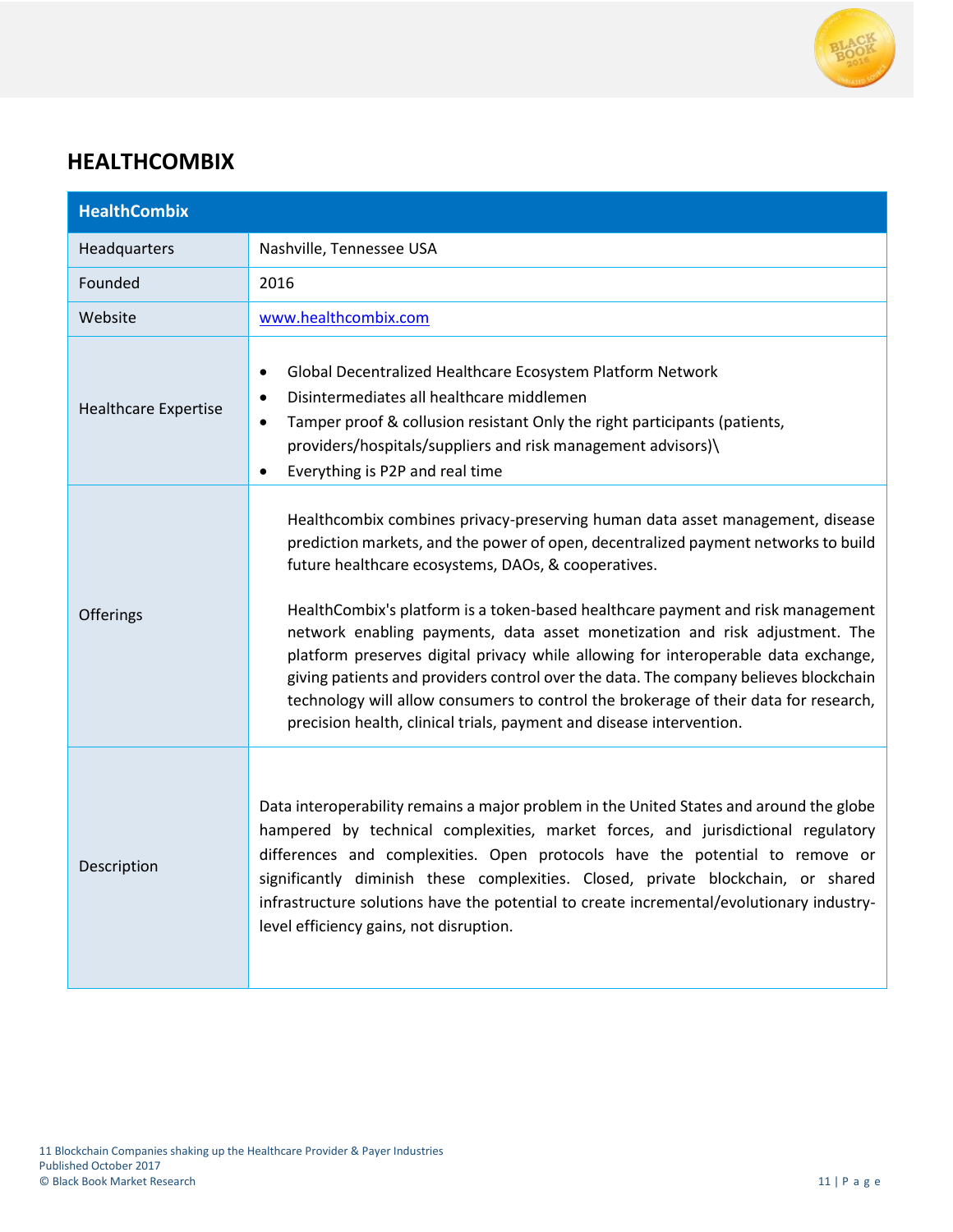



| <b>IBM Blockchain</b>       |                                                                                                                                                                                                                                                                                                                                                                                                                                                                                                                                                                                                                                                                                                                    |
|-----------------------------|--------------------------------------------------------------------------------------------------------------------------------------------------------------------------------------------------------------------------------------------------------------------------------------------------------------------------------------------------------------------------------------------------------------------------------------------------------------------------------------------------------------------------------------------------------------------------------------------------------------------------------------------------------------------------------------------------------------------|
| Headquarters                | 1 New Orchard Road, Armonk, New York, USA                                                                                                                                                                                                                                                                                                                                                                                                                                                                                                                                                                                                                                                                          |
| Founded                     | 1911                                                                                                                                                                                                                                                                                                                                                                                                                                                                                                                                                                                                                                                                                                               |
| Website                     | www.ibm.com/blockchain/                                                                                                                                                                                                                                                                                                                                                                                                                                                                                                                                                                                                                                                                                            |
| <b>Healthcare Expertise</b> | Blockchain<br>Develop an application<br>Govern the network<br>Operate the network                                                                                                                                                                                                                                                                                                                                                                                                                                                                                                                                                                                                                                  |
| Offerings                   | Mediated health data exchange:<br>Give patients control of their own health data and a compliant, secure<br>health data exchange with provenance and governance<br>Clinical trial management:<br>٠<br>Provide clinical trial data exchange automation with auditability,<br>provenance and traceability<br>Outcome-based contracts:<br>Get outcome-based contracts and outcomes exchange with auditability and<br>integrity                                                                                                                                                                                                                                                                                        |
| Description                 | The IBM Blockchain Platform is an integrated platform designed to accelerate the<br>creation of a "built for business" global Blockchain network across industries and use<br>cases. Key business benefits of IBM Blockchain are as:<br>Save time: Drastically reduces the time spent resolving disputes, finding<br>information, and verifying a transaction, leading to quicker settlement and<br>deliveries<br>Remove costs: Decreases overhead and costly intermediaries while automating<br>inefficient processes<br>Reduce risks: Minimizes the risk of collusion, tampering and unintentional exposure<br>of information<br>Enable new business models: Builds new revenue streams to interact with clients |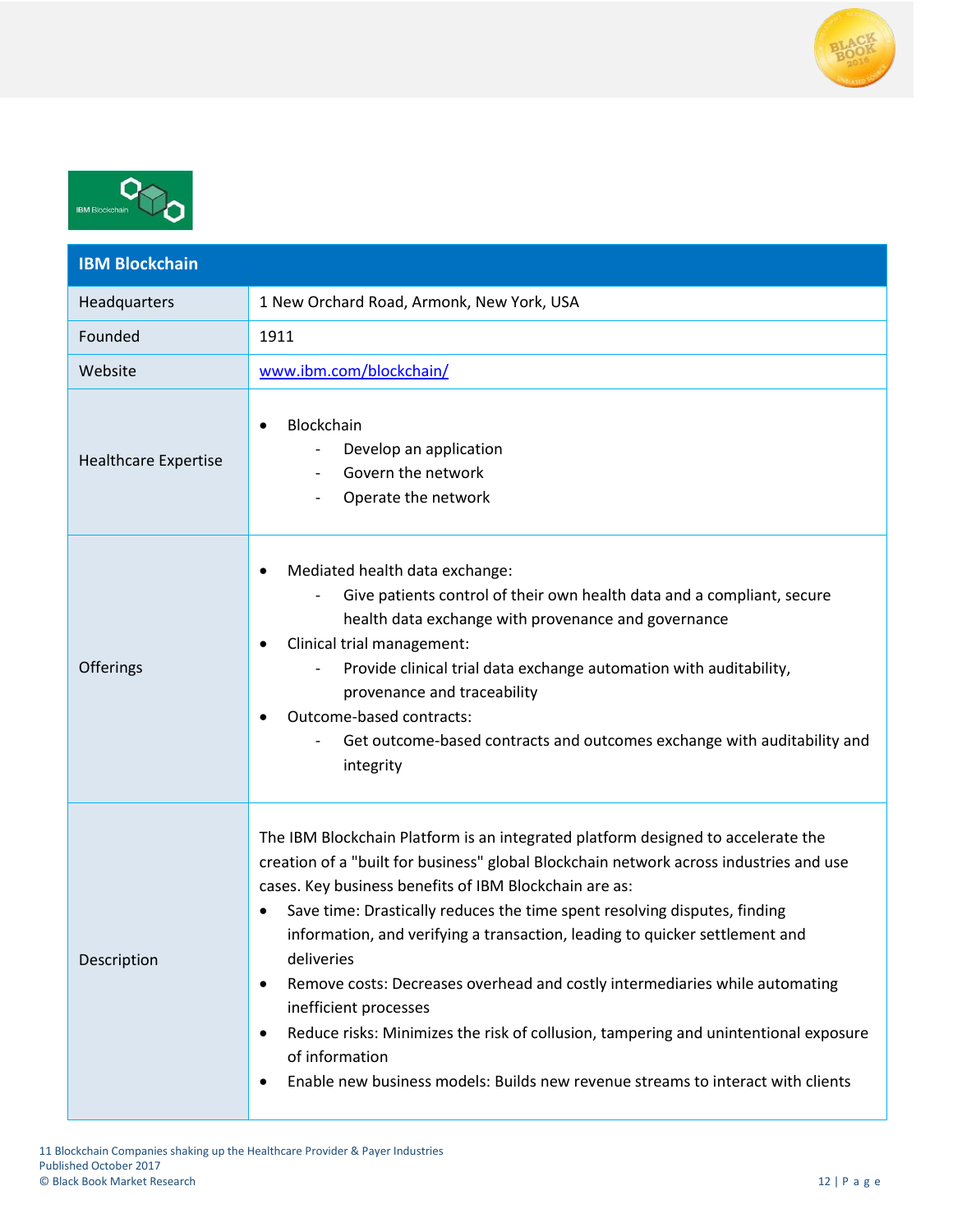



| <b>PokitDok</b>             |                                                                                                                                                                                                                                                                                                                                                                                                                                                                                                                                                                                                                                                                                                                                                                                                                                                                                                                                                                                                                                                                                                                                                                                                                     |
|-----------------------------|---------------------------------------------------------------------------------------------------------------------------------------------------------------------------------------------------------------------------------------------------------------------------------------------------------------------------------------------------------------------------------------------------------------------------------------------------------------------------------------------------------------------------------------------------------------------------------------------------------------------------------------------------------------------------------------------------------------------------------------------------------------------------------------------------------------------------------------------------------------------------------------------------------------------------------------------------------------------------------------------------------------------------------------------------------------------------------------------------------------------------------------------------------------------------------------------------------------------|
| Headquarters                | 300 28 E 3rd Ave 94401, San Mateo, CA, USA                                                                                                                                                                                                                                                                                                                                                                                                                                                                                                                                                                                                                                                                                                                                                                                                                                                                                                                                                                                                                                                                                                                                                                          |
| Founded                     | 2011                                                                                                                                                                                                                                                                                                                                                                                                                                                                                                                                                                                                                                                                                                                                                                                                                                                                                                                                                                                                                                                                                                                                                                                                                |
| Website                     | www.pokitdok.com                                                                                                                                                                                                                                                                                                                                                                                                                                                                                                                                                                                                                                                                                                                                                                                                                                                                                                                                                                                                                                                                                                                                                                                                    |
| <b>Healthcare Expertise</b> | <b>APIS</b><br><b>Business of Health</b><br>E-Health<br>$\bullet$                                                                                                                                                                                                                                                                                                                                                                                                                                                                                                                                                                                                                                                                                                                                                                                                                                                                                                                                                                                                                                                                                                                                                   |
| Offerings                   | Eligibility<br>٠<br>Claims<br>$\bullet$<br><b>Identity Management</b><br>$\bullet$<br>Pharmacy<br>$\bullet$<br><b>Patient Access</b><br>Scheduling                                                                                                                                                                                                                                                                                                                                                                                                                                                                                                                                                                                                                                                                                                                                                                                                                                                                                                                                                                                                                                                                  |
| Description                 | PokitDok provides a software development platform to free, secure, and unify data that<br>drives the business of healthcare. Its API endpoints facilitates:<br>Eligibility checks & Claims submissions<br>$\bullet$<br>Appointment scheduling<br>$\bullet$<br>Payment optimization<br>$\bullet$<br>Patient identity management<br>$\bullet$<br>Pharmacy benefits<br>PokitDok maintains Trading Partner agreements with more than 500 health insurers and<br>payers, representing 93 percent of members across the US. Nearly 1000 third party<br>enterprise applications run on PokitDok, built by healthcare organizations, digital health<br>companies, and business process outsourcing consultants, to improve workflows, cut<br>costs, and speed time to market. PokitDok powers DokChain, Blockchain for healthcare.<br>In 2016, PokitDok established the DokChain Health Alliance, an exclusive opportunity for<br>member participants to run on DokChain. Members, including hospital systems, payers,<br>financial institutions and technology companies are granted authority to contribute to<br>implementation standards and will help prioritize healthcare use cases, with exclusive<br>first access. |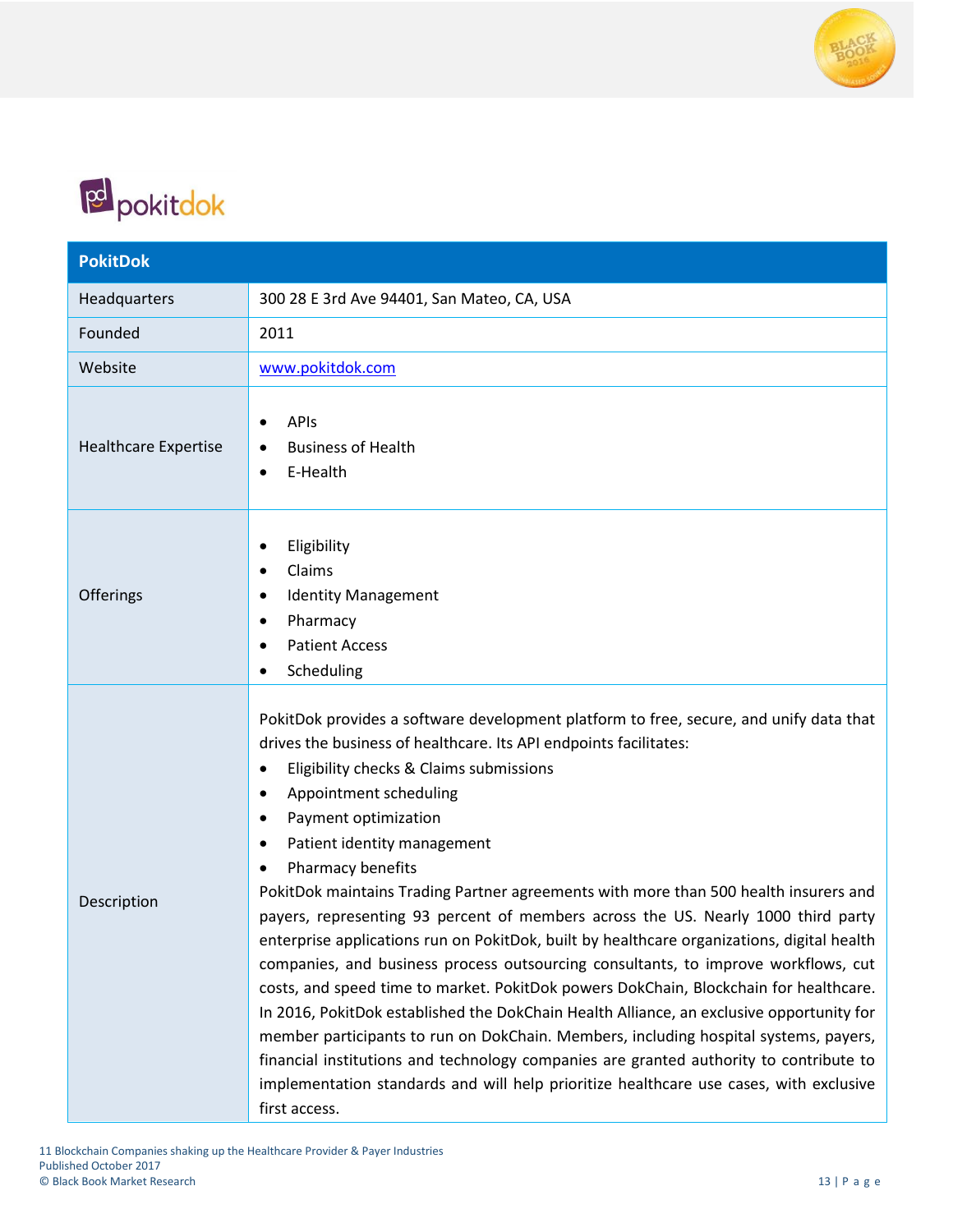

### $T$  TIERION

| <b>Tierion</b>              |                                                                                                                                                                                                                                                                                                                                                                                                                                                                                                                                                                                                                                                                                                                                                                                               |
|-----------------------------|-----------------------------------------------------------------------------------------------------------------------------------------------------------------------------------------------------------------------------------------------------------------------------------------------------------------------------------------------------------------------------------------------------------------------------------------------------------------------------------------------------------------------------------------------------------------------------------------------------------------------------------------------------------------------------------------------------------------------------------------------------------------------------------------------|
| Headquarters                | 555 Asylum Avenue Suite 307 Hartford, CT 06105, USA                                                                                                                                                                                                                                                                                                                                                                                                                                                                                                                                                                                                                                                                                                                                           |
| Founded                     | 2015                                                                                                                                                                                                                                                                                                                                                                                                                                                                                                                                                                                                                                                                                                                                                                                          |
| Website                     | www.tierion.com                                                                                                                                                                                                                                                                                                                                                                                                                                                                                                                                                                                                                                                                                                                                                                               |
| <b>Healthcare Expertise</b> | Blockchain<br><b>Bit Coin</b>                                                                                                                                                                                                                                                                                                                                                                                                                                                                                                                                                                                                                                                                                                                                                                 |
| Offerings                   | <b>Issue Digital Receipts:</b><br>Proof of any transaction<br>Purchases, stock trades, insurance claims<br><b>Audit Trail:</b><br>Create a cryptographically verifiable audit trail<br>Track data provenance and processes<br>$\overline{\phantom{a}}$<br>IoT Data Collection:<br>Capture data from various connected devices<br>Every record gets a chain point proof<br>Immutable Records:<br>Medical records, financial records, corporate governance, legal records<br><b>Secure Customer Data:</b><br>Create a verifiable record of customer data<br>Reduce KYC and compliance costs<br>Software Integration:<br>Integrate with existing web, desktop, and mobile applications                                                                                                           |
| Description                 | Tierion turns the Blockchain into a global platform for verifying any data, file, or<br>business process. Company sees a future where the Blockchain is used to verify<br>everything from medical records to online purchases. They started by making an API and<br>tools to collect data and anchor it in the Blockchain. Tierion's HashAPI lets developers<br>anchor up to 100 records per second for free. It's the fastest way to add Blockchain time<br>stamping, data security, and cryptographic audit trails to your applications. Tierion<br>makes it easy to collect data from web and mobile applications. Tierion automatically<br>creates a Chain point proof for every record, which can be used to verify your data was<br>collected at a specific time and remains unaltered. |